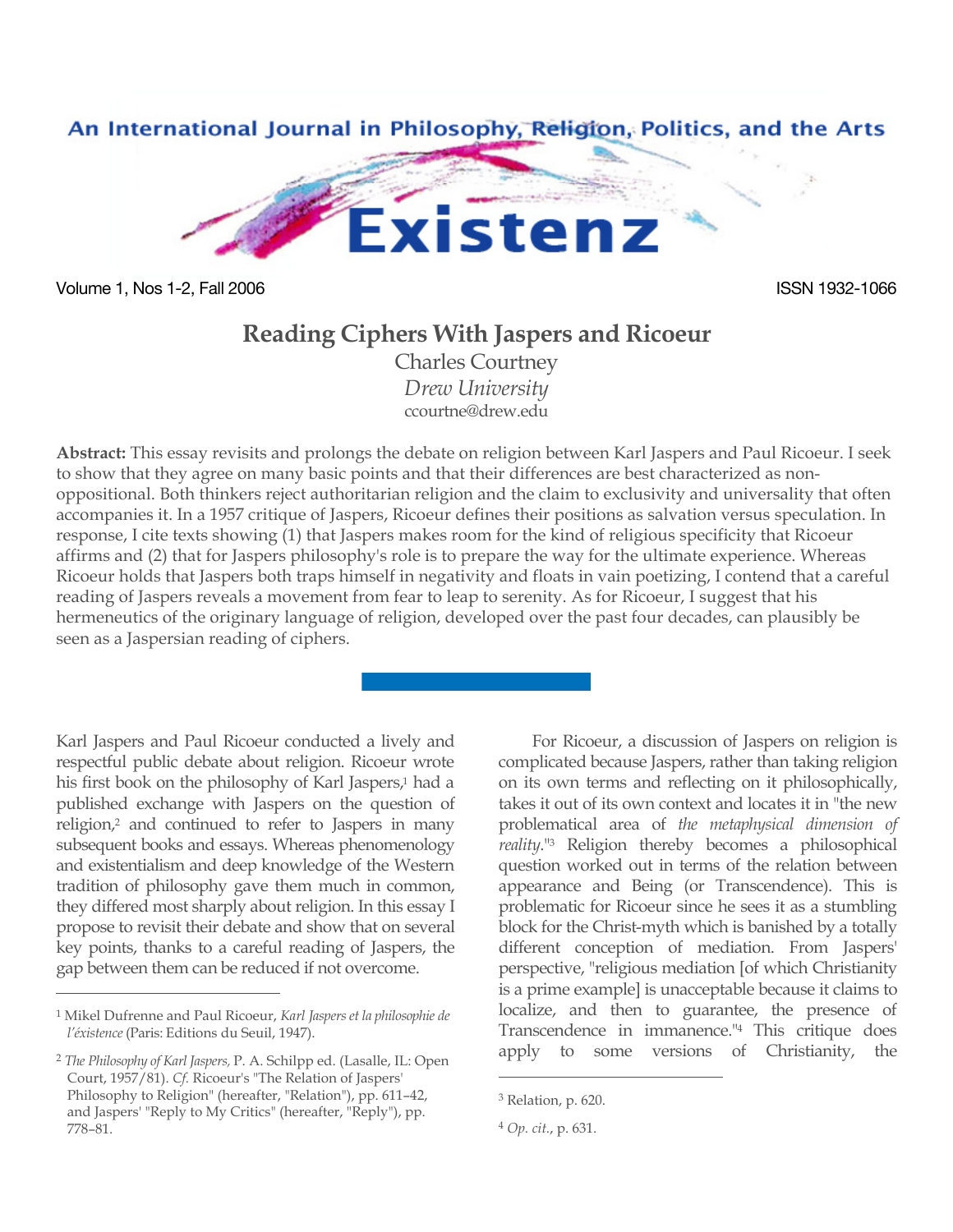authoritarian ones that Jaspers discusses in *Von der Wahrheit* under the heading of "Catholicity." Ricoeur agrees with this critique of authoritarian religion, calling it religion's *pretension;* he holds that Jaspers misses what he calls religion's intention.

It must be pointed out, however, that Jaspers, working from his "metaphysical" perspective, can affirm some kinds of religious adherence, including Christian ones. That the Christ-myth is not simply banished can be seen by noting the several important points in this passage from *Philosophie, Vol. III*:

In extended historicity Existenz follows the substance of the tradition out of which it arose. The fact that the metaphysical content is historic means that Existenz adheres to the revelation of transcendence it has received in the particular configuration it has encountered and in the language it has heard. This is so not because this revelation is one configuration among others, thus also a truth, but because it is, for Existenz, simply the truth on the basis of which its self-being will stand or fall.... As long as a community of free Existenzen is kept in motion by such historic form, Existenz will not confuse the meaning of universality and hence will remain open to the truth of other Existenzen. Adhering unconditionally to its own truth and conscious of its historicity, Existenz would avoid exclusivity *vis-à-vis* others as well as the claim to universality.... Existenz would, however, respond affirmatively to the question whether the being of the self in its transcendent relatedness could be grounded in an accident of history. Historicity becomes the source of the conviction of not being *everything* and of not regarding oneself as the sole type of being there ought to be.<sup>5</sup>

An example of how Ricoeur shares Jaspers' rejection of authoritarian religion is found in his comments on the status of Scripture. Ricoeur is "frightened by the word 'sacred'" applied to Scripture because that could lead to arbitrariness,<sup>6</sup> unnecessary compulsion, and resistance to critical reflection. Moreover, in the case of the Christian Bible, history shows that the text is not sacred because adopting the canon involved choosing some texts rather than others and because it was decided that the texts could be translated into other languages than the originals. He writes, "I am prepared to say that I recognize something *revealing* that is not frozen in any ultimate or immutable text."7 Ricoeur is willing to say that Scripture is "authoritative," meaning that it is a "text that constitutes the founding act of the community."8 But since revealing is historical, "a permanent process of opening something that is closed, of making manifest something that was hidden,"9 the community formed around it is dynamic and changing. Scripture, nonetheless, is a constant for the Christian community because preaching permanently reinterprets it, and not some other Scripture or literary text. Preaching on another text would he a crisis for the community, would put its identity in question, but would not be a sacrilege. The continuity of one community would be broken, but perhaps another community would be in formation.

Now that we see that Jaspers and Ricoeur stand together in rejecting authoritarian and dogmatic religion, their opposition must lie elsewhere. Let us go back to Ricoeur's contention that whereas religion's primary intention is to save freedom from its vanity.10 Jaspers defines religion in terms of the relation between appearance and Being. If the primordial problems of religion and philosophy are salvation and speculation respectively, they can be in polar relation, a position that Ricoeur advocates. He thinks, however, that Jaspers, by regarding religion in terms of appearance and Being, is committed to putting philosophy and religion in a mutually exclusive relation. Is this the case?

The first thing to be said is that Jaspers does not understand speculation in the traditional sense of thinking that attempts to provide a systematic theory of reality. For him, the metaphysical dimension, and along with it ciphers and the reading of ciphers, emerge only when the destiny of *Existenz* is at stake. There is, then, a religious dimension to Jaspers' philosophizing, as witness his adoption and development of the category of philosophical faith. The question is whether Jaspers' philosophical faith excludes religion, by either rejecting it or absorbing it, as Ricoeur seems to think.

At one point in his exposition of Jaspers, Ricoeur says that Jaspers forces a choice "between the

 $\overline{a}$ 

<sup>5</sup> Karl Jaspers, *Philosophie, Vol. III*, p. 24, using the translation, slightly emended, of Edith Ehrlich, Leonard Ehrlich, and George Pepper in *Karl Jaspers: Basic Philosophical Writings* (Atlantic Highlands, NJ: Humanities Press, 1994), pp. 304–5.

<sup>6</sup> Paul Ricoeur, "The 'Sacred' Text and the Community," in *Figuring the Sacred*, Mark I. Wallace ed. (Minneapolis, MN: Fortress Press, 1995), p. *72.*

<sup>7</sup> *Ibid.*

<sup>8</sup> *Op. cit.*, p. 69.

<sup>9</sup> *Op. cit.*, p. 72.

<sup>10</sup> Relation, pp. 631 and 640.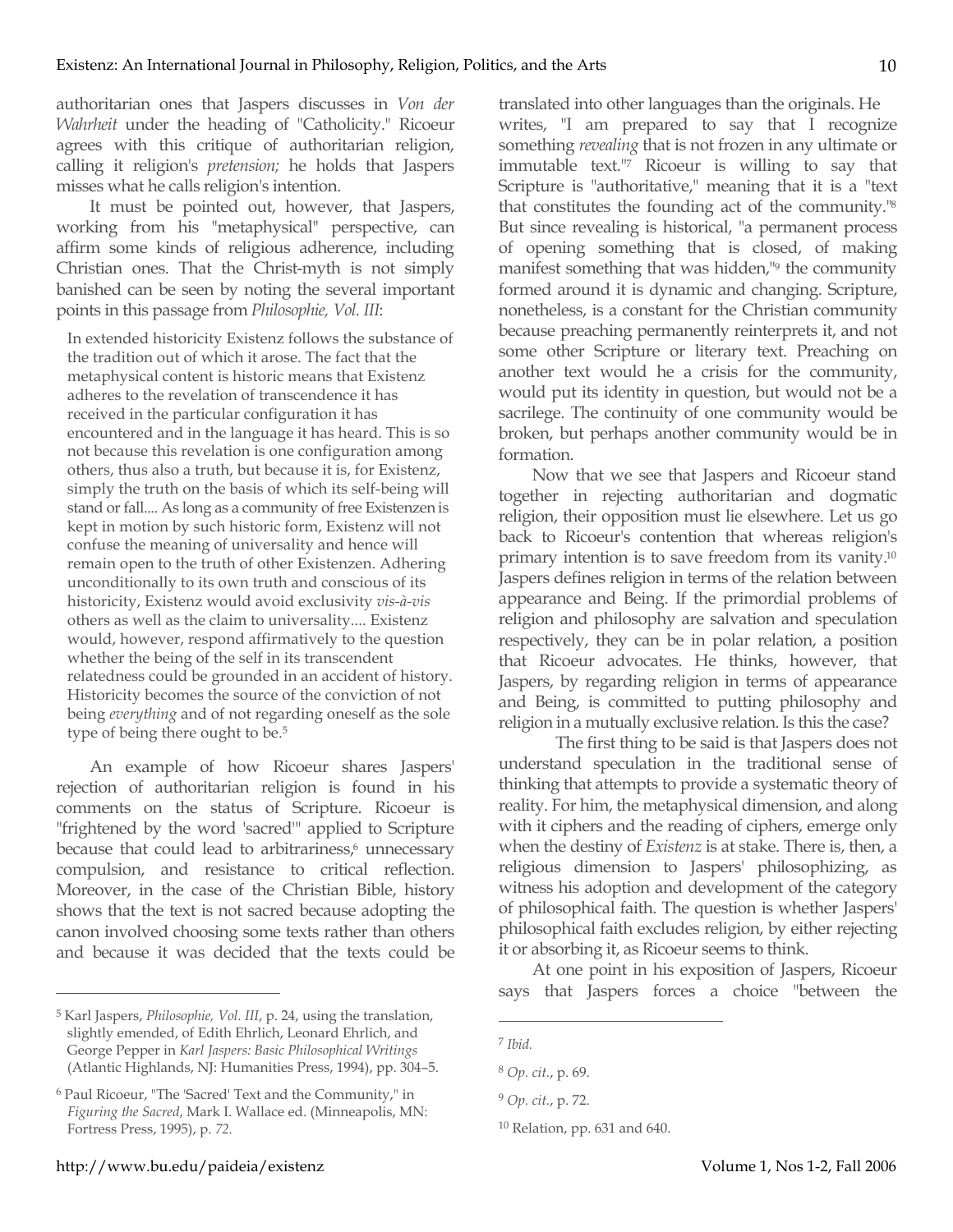'encipherment' (*Chifferwerden*) of all things, and the Christian incarnation."11 But a look at the passage that Ricoeur cites in support of his point (at the very end of *Von der Wahrheit)* shows that Jaspers is objecting not to Christianity or all positive religion but to those who claim that their revelation and special historicity have validity for all humans. Jaspers is criticizing those versions of Christian teaching about Jesus which carry a certain metaphysics, namely, that Jesus is both man and God. Since Ricoeur has never adopted the metaphysics that provided the terms in which the Chalcedonian Christological dogmas were stated, it does not seem to me that he needs to conclude that Jaspers is forcing a choice between encipherment and Christian incarnation. The issue for both thinkers is whether there is confusion: between cipher and Being itself (Jaspers); between symbol and that which is symbolized (Ricoeur). Again, I find that they agree more than disagree.

The passage from *Von der Wahrheit* is also pertinent to Ricoeur's contention that Jaspers' philosophical faith is prideful self-absorption on the part of *Existenz*. The metaphysical experience is not, for Jaspers, just a oneway matter originating in *Existenzen*. He says, "Transcendence has spoken historically...everywhere."12 *Existenz* is a gift in the first place, and when *Existenz* and Transcendence are related by ciphers the time for asserting ownership and control has passed. If Ricoeur is right that religion is concerned primarily with the salvation of freedom, it is hard to see what quarrel he can have with Jaspers who says that "the idea of God is necessary so that man may come to himself, so that man may become free of all the world for himself," but that "an invented God cannot have such an effect.... Only an actual God is capable of this.... The origin lies in God. To each man must be given from Him what he becomes through the fact that he begins to perceive Being and how he begins to perceive it."13

And, finally, the very last lines of *Von der Wahrheit* suggest that philosophy does not take *Existenz* all the way to the goal, that philosophy (even philosophical faith) does not completely absorb or annex religion. "The communication of philosophy does not give

 $\overline{a}$ 

essential reality but makes it possible to become aware of it. Philosophy awakens, makes one attentive, shows ways, leads the way for a while, makes ready, makes one ripe for the experience of the utmost (*das Äußerste*)."14 I find here not mutual exclusion of philosophy and religion, but a strong hint of a complementary polarity *à la* Ricoeur, where philosophy and religion have distinct roles.

So perhaps the conflict between Jaspers and Ricoeur is not at the global level where we have been working so far. Let us see whether it lies in what Ricoeur finds to be a "confusion of guilt and finitude" in Jaspers' account of religion. 15 That Ricoeur regards this as an important point is no surprise since he devoted an entire book to making the distinction between these two concepts.16 At the level of eidetic reflection on human being Ricoeur finds fallibility (finitude) and only the possibility of fault (guilt). The reality of guilt appears only when philosophy addresses, at the level of empirics, actual human experience. Jaspers, according to Ricoeur, makes the confusion because he finds guilt at both the metaphysical and moral levels. That is, guilt is a constitutional limitation of existence and becomes deeper through specific action. By becoming inevitable, Ricoeur says, *guilt tends invincibly to become a misfortune of existing which is absolutely past possibility of pardon and redemption*. 17

What is more, Ricoeur thinks that this makes understandable "the whole orientation of the philosophy of Jaspers toward foundering rather than toward 'rebirth'."18 The ensuing paragraphs complete the indictment in terms that are for the most part prominent in Jaspers' own text: defeat, disintegrative process, disaster, strange appetite for ruin, wish to annihilate, abysmal lack, failure, defiance, passion for the night, surrender, the drive to destroy oneself, the drive of *Existenz* toward its own failure, and the necessary ruin of everything that becomes. The section

<sup>11</sup> *Op. cit.*, p. 624.

<sup>12</sup> Karl Jaspers, *Truth and* S*ymbol*, J. T. Wilde, W. Kluback, and W. Kimmel trans (New Haven: College and University Press, 1959), p. 76. Also, Karl Jaspers, *Von der Wahrheit* (München: R. Piper & Co. Verlag, 1947), p. 1052.

<sup>13</sup> Jaspers, *Truth and Symbol*, pp. 77–9; *Von der Wahrheit*, pp. 1053–4.

<sup>14</sup> Truth and Symbol, p. 79, Von der Wahrheit, p. 1054.

<sup>15</sup> Relation, p. 632.

<sup>16</sup> *Fallible Man,* Chicago: Henry Regnery, 1965. *Cf.* especially the "Conclusion."

<sup>17</sup> Relation, p. 633. Italics in the original. I will not attempt here to deal with all the issues concerning the relation between finitude and guilt. That relation may well be a major "fault" line in recent philosophy. My focus is on the single question whether Jaspers is, in principle, limited to a philosophy of foundering.

<sup>18</sup> *Op. cit.*, p. 633.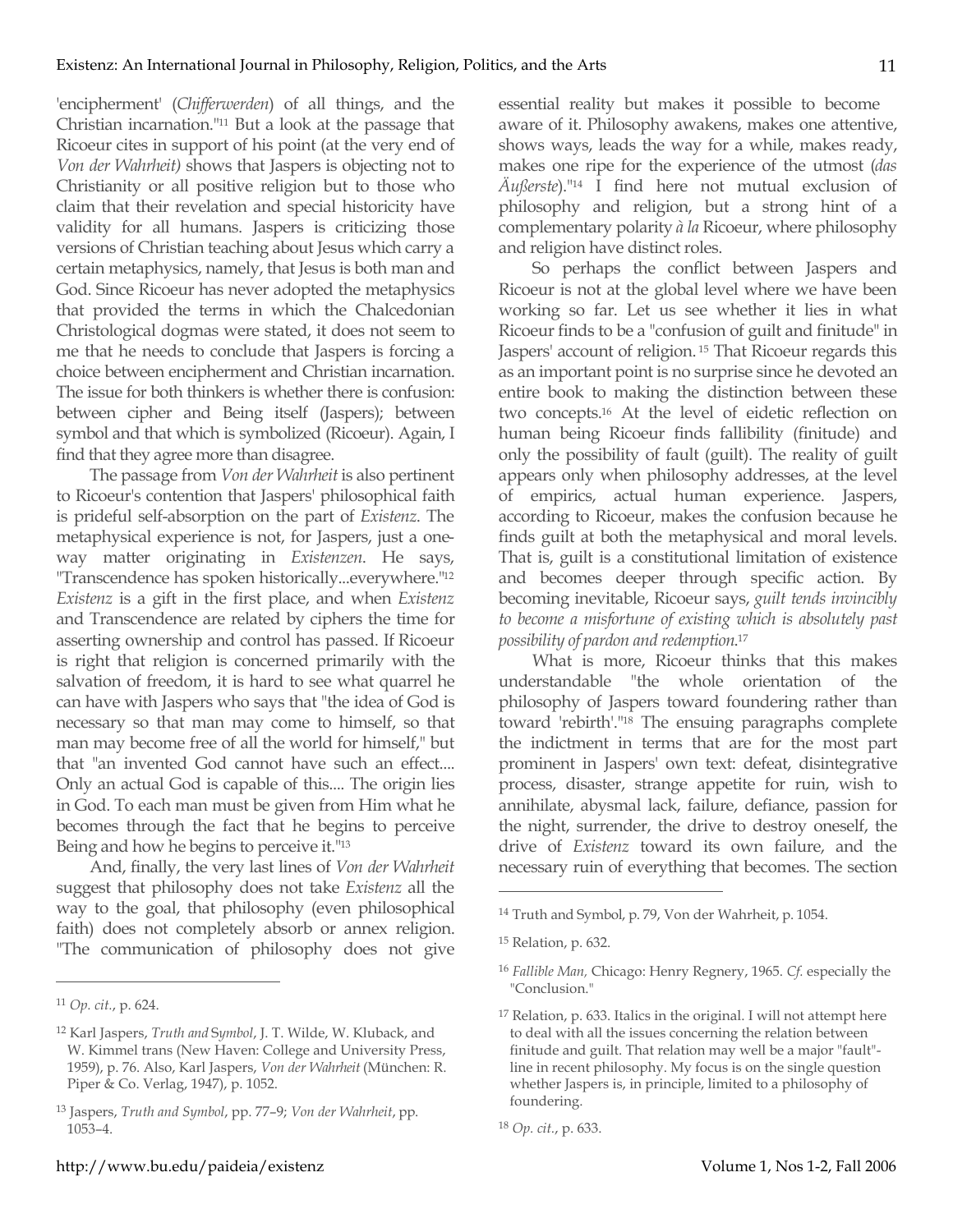ends with Ricoeur's judgment that "'vanity' lies at the heart of the philosophy of Jaspers" and his suggestion that *Existenz* is burdened by "a freedom which is less enamored of Being than of its own power to choose and its own glory."19 We must now assess Ricoeur's account of Jaspers.

It seems that Ricoeur's concern over Jaspers' confusion of finitude with guilt has skewed his reading of Jaspers. He writes, "What the believer cannot understand is a doctrine of guilt loosed from a doctrine of forgiveness. For him guilt is known retrospectively from the depths of a dawning restoration."20 The inability to understand makes it impossible for Ricoeur to find any significant element of deliverance or salvation (*Erlösung*, is the multivalent German word) in Jaspers. The result is that he seizes on the many negative terms listed above and takes them as representative of Jaspers' position. I believe I can show that if Ricoeur had correctly seen the role of the negative terms he would have been able to see the positive side of Jaspers' position.

Even though Ricoeur's exposition of Jaspers pays attention to the structure of Jaspers' main works, *Philosophie* and *Von der Wahrheit,* I contend that he misreads the movement of the most pertinent part of *Philosophie, Vol. III*, on metaphysics. Ricoeur acknowledges Jaspers' own statement that each chapter is a selfcontained whole with all of the main elements in play in the way appropriate to a given chapter. Accordingly, *Philosophie* does not repeat the classical move from world to self to God. Ricoeur notes that, "From the very first pages of *Philosophie,* absolute Being is already present as the goal of philosophy,"21 and cites the following example: "I can never be other wise than in a situation, conscious of objects and searching for beingin-itself."22 With this structural feature in mind, Ricoeur rightly thinks that he is justified in beginning his exposition of Jaspers' religious philosophy with "the

 $\overline{a}$ 

final thesis of the work, the theory of ciphers."23 What follows is a searching and insightful presentation of Jaspers on the relation between philosophy and religion.

The problem with Ricoeur's reading emerges in the concluding "Critical Remarks." Here he contends that because Jaspers conflates finitude and guilt he can offer nothing but failure and despair. Since the concept of foundering or shipwreck (*Scheitern*) is central to Jaspers' philosophy, he can find many examples of failure and breakup. He takes them from many different places in Jaspers' books, particularly from the section on tragedy in *Von der Wahrheit* and from the section on existential relations to transcendence in Vol. III of *Philosophie*. But there is a structural reason why this treatment of Jaspers is deficient. It fails to respect the movement of Volume 3. As I see it, this volume on metaphysics has four steps. The first introduces the idea of Transcendence. The next two, Formal Transcending and Existential Relations to Transcendence, show how the realms of formal thought and existence have a drive toward transcendence but cannot break through to it on their own terms. The book has its resolution in the fourth step, The Reading of Ciphers. My point is that the middle steps, and particularly the one dealing with existential relations to transcendence that Ricoeur cites so often, should not be taken as presenting Jaspers' position on the relation of *Existenz* to Transcendence and on the problem of guilt. Steps two and three lay out an *aporia*, a difficulty that is addressed in step four. Ricoeur is right to say that the theory of ciphers is Jaspers' "final thesis," but he is wrong to ignore the reading of ciphers when he makes his case on the question of deliverance. When he makes his criticism he seems to have forgotten that he earlier cited what I take to be the key passage to the structural issue. At the end of the introductory section on Transcendence, Jaspers writes, "The *search* for transcendence lies in the existential relations to it [section three]; its *presence* lies in cipher writing [section four]; the *space* for both is held open by formal transcending [section two]."24

A reference to Kant will perhaps give a context for the argument I am making about a structural reading of Jaspers. In *The Great Philosophers* Jaspers says that "Kant is the absolutely indispensable philosopher" and that "the fate of philosophy hinges on our attitude toward

<sup>19</sup> *Op. cit.*, pp. 635 and 636.

<sup>20</sup> *Op. cit.*, p. 633.

<sup>21</sup> *Op. cit.*, p. 619.

<sup>22</sup> *Philosophy,* E. B. Ashton trans. (Chicago: University of Chicago Press, 1969), Vol. 1, p. 48. In Relation, this passage is cited as appearing on p. 13 of *Philosophie,* when actually it appears on p. 5. A second quotation from *Philosophie* is cited as appearing on p. 15, when actually it appears on p. 13. The second sentence quoted by Ricoeur, "*Existenz* is that which relates to itself and to its Transcendence," appears slightly differently on p. 56 of the Ashton translation.

<sup>23</sup> Relation, p. 619.

<sup>24</sup> *Philosophy*, Vol. III, p. 32*.* Quoted slightly differently by Ricoeur at Relation, p. 620.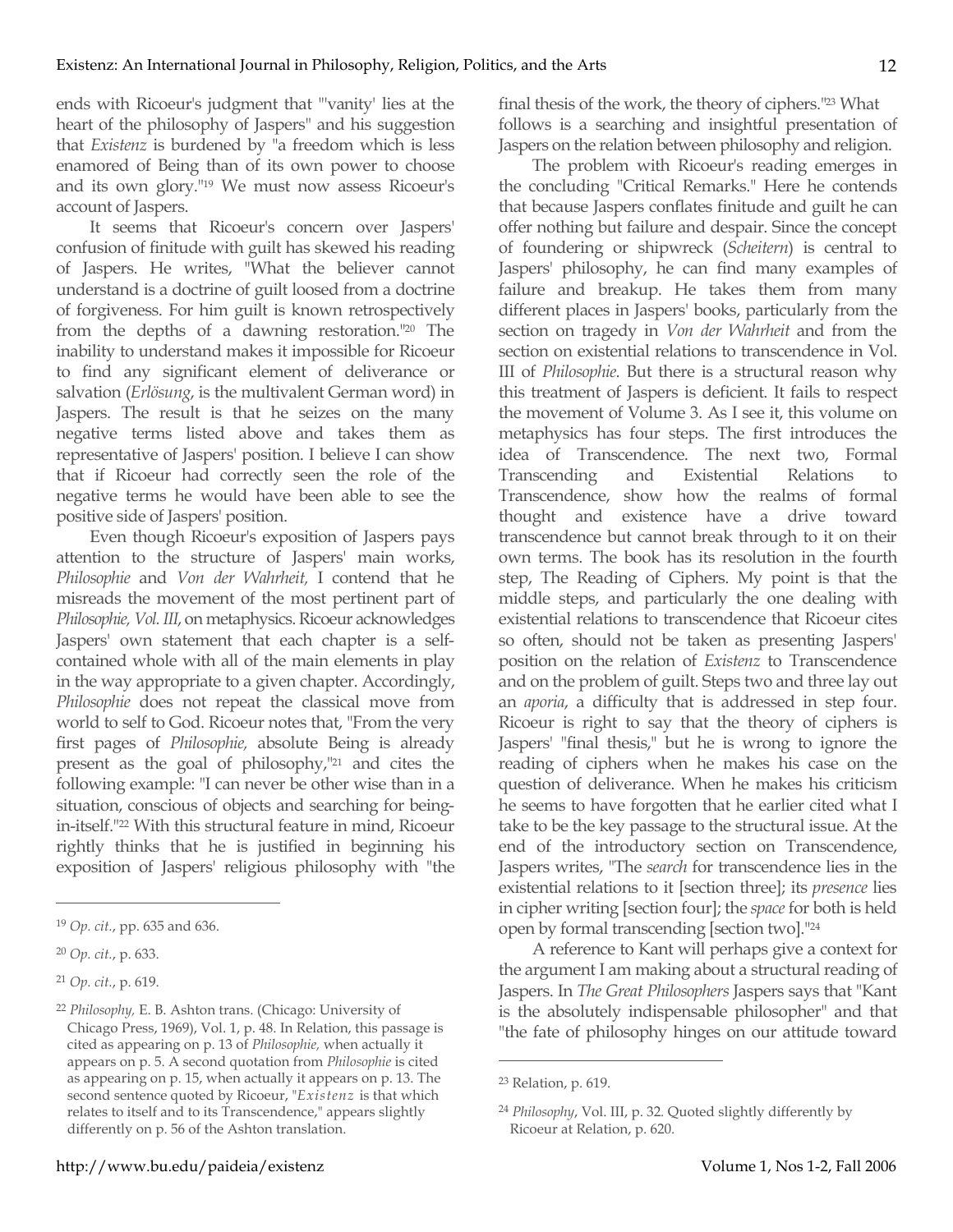Kant." For Jaspers, Kant "remains a source of boundless inspiration," and he wants "to enter into the movement of Kant's creative thinking."25 In *Philosophie*, Jaspers says that Kant "always wants to transcend" and creates the transcendental method to "transcend to nonobjectiveness." 26 Vol. III of *Philosophy* is a model example of how Jaspers enters into the movement of Kant's thinking rather than woodenly repeating it. Whereas Kant, in the "dialectic" chapters of his *Critiques*, marks the limits of reason by showing how it contradicts itself when it tries to achieve objective knowledge of what is not objective, Jaspers, in the sections on "Formal Transcending" and" Existential Relations to Transcendence," shows how neither of these efforts can come to completion on their own terms. "Formal Transcending," following closely the rubrics of Kant's first two *Critiques*, shows the impossibility of absolutizing the categories. Jaspers concludes that "formal transcending [by foundering] makes room for the cipher language of transcendence."27 Jaspers' creative advance on Kant comes in the following section where he traces a similar movement of transcending and foundering under the existential rubrics of "Defiance and Surrender," "Rise and Fall," *etc.* These sections, together, are a preparation for the concluding one on the "Reading of Ciphers." There, Jaspers offers his parallel to the Ideas and Ideal of Reason which are Kant's nonobjectiveness. Jaspers proposes "a kind of objectivity" that abides by the strictures of Kant's critical philosophy, namely, metaphysical objectivity or cipher. It is in this section that we should look for Jaspers' answer to the question of deliverance. Ricoeur's failure to find deliverance in the earlier sections is a failure to read Jaspers in the proper order.

Ricoeur's structural misreading, which mistakes what we might call Jaspers' diagnosis of a problem for his solution, is coupled, naturally enough, with the second problem, his failure to see the positive, though complex, proposal that Jaspers makes for the relation between *Existenz* and Transcendence. Since Ricoeur seems to find it significant that the title of the final section of *Reading Ciphers* is "Vanishing of Existence and Existenz as the Decisive Cipher of Transcendence

 $\overline{a}$ 

(Being in Foundering)," I will focus my attention there. Jaspers himself raises the pertinent issue: "Contained in the multifariousness of foundering is the question whether foundering is destruction plain and simple because that which founders does, indeed, perish, or whether in foundering a Being becomes manifest; whether foundering can be not merely foundering but may be perpetuation."28

Jaspers holds that foundering requires knowledge and that therefore only humans can founder. The knowledge that is pertinent to foundering is the discovery that every claim to finality is false. A systematic doctrine of God overreaches, for by presuming to talk about God in conceptual terms it shows that it literally does not know what it is talking about. Experience shows that an optimistic philosophy of love is inadequate, just as is a pessimistic philosophy of despair.

Jaspers distinguishes between duration (Dauer) and perpetuation or eternalization (*Verewigen*). If, as a natural being, I try to achieve duration, I discover that things natural, fabricated, and human pass away. Timeless concepts do not satisfy because they are unreal and empty. Jaspers says that "When...existence as possible Existenz ultimately sees authentic Being only in the present actuality of its own self-being, even destruction and perishing become a Being if they are grasped freely."29 The present actuality retains its historical particularity, but now *Existenz* is aware that its own being is at stake. It is not, however, left all alone, for it is now able to apprehend Being. Being is present, but in the necessarily ambiguous way that it must be since it is not present as such, but through some aspect of worldly experience. Since the distinctive thing about foundering is that a cipher may emerge, any particular experience, including destruction, can be the occasion for it. Accordingly, Jaspers says that "there is nothing that could not be a cipher."30 And the complementary and equally basic point is that "Existenz is that which *relates to itself and to its Transcendence*."31 That is, *Existenz* is only fully itself in a realized relation to

<sup>25</sup> The lines quoted are from pp. 380 and 381 of *The Great Philosophers*, Vol. I, Ralph Manheim trans. (New York: Harcourt, Brace & World, Inc., 1962).

<sup>26</sup> *Philosophy*, Vol. I, pp. 79–80.

<sup>27</sup>*Philosophy*, Vol. III, p. 59.

<sup>28</sup> *Op. cit.*, pp. 194–5. But here I have used the translation in *Karl Jaspers: Basic Philosophical Writings*, p. 332.

<sup>29</sup> *Op. cit.*, p. 195, but using the *Basic Writings* translation from p. 332.

<sup>30</sup> *Op. cit.*, p. 147.

<sup>31</sup> *Philosophy*, Vol. I, p. 56. Following Ricoeur's translation (*cf.* footnote 13), but restoring the italics which are in the original.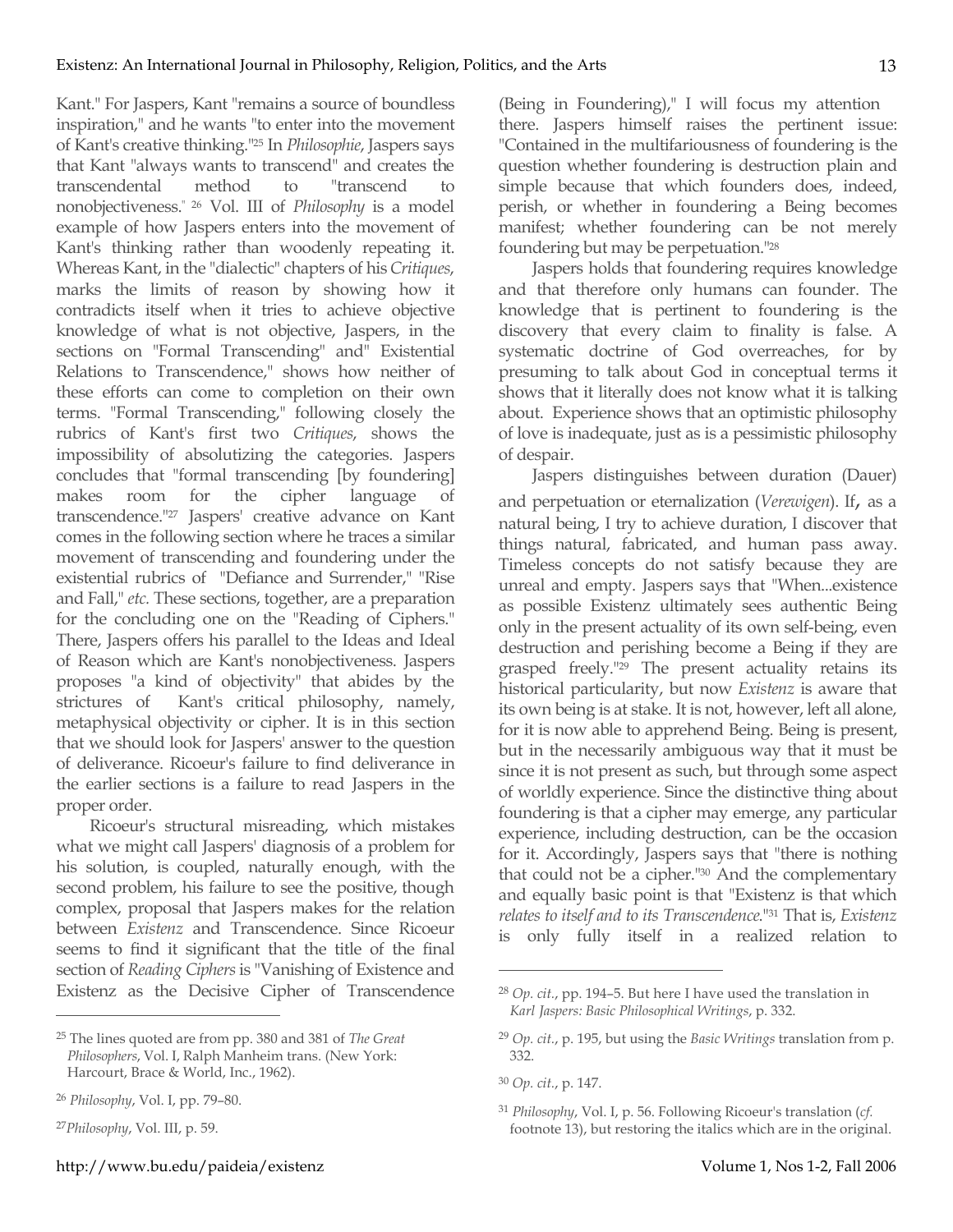Transcendence. Jaspers writes, "For any possible Existenz, whether without, against, or with transcendence, transcendence remains the ceaseless question." Jaspers gives his answer to the question when he says in the next paragraph, "The test of the possibility of my Existenz is the knowledge that it rests upon transcendence."32

Since no particular outcome is attached to the achieved relation of *Existenz* to Transcendence, we see that deliverance for Jaspers is simply the assurance of Being: "That there is Being suffices."<sup>33</sup> There is a certain peace and serenity in this assurance. But it is attained on the other side of fear, the ultimate fear in which all seems hopeless. "The leap from fear to serenity is the most tremendous one a man can make. That he succeeds in it must be due to a reason beyond the *Existenz* of his self-being. Indefinably, his faith ties him to transcendent being."34 The tie to transcendence, formed by the fear-leap-serenity triad, also makes possible seeing mundane realities without reserve. This calls to mind Whitehead's insistence on "the awful ultimate fact, which is the human being, consciously alone with itself, for its own sake.... if you are never solitary, you are never religious" and that religion is what you do with your solitariness: reach out to others, to the world, and to God.35

The preceding discussion of religion has attempted to show that the opposition between Jaspers and Ricoeur is not as sharp as Ricoeur wanted to draw it in 1957. If I am correct, there are non-oppositional differences between them, such that each allows space for the position of the other. I now turn to some of those differences as they relate specifically to the reading of ciphers.

Ricoeur's programme for a philosophy of the will, announced in 1950, was to have three parts: an eidetics, an empirics, and a poetics. The first appeared in 1950 as *Le Volontaire et l'involontaire* (translated as *Freedom and Nature*) and the second in 1960 as *Finitude et culpabilité: (I) L'Homme faillible, (II) La symbolique du mal* (translated respectively as *Fallible Man* and *The Symbolism of Evil*). The poetics never appeared. Whereas the first two parts of the philosophy of will made an "abstraction" of

 $\overline{a}$ 

Transcendence, the poetics is to take up the connection of Transcendence and freedom. Writing in terms that resonate with Jaspers, Ricoeur says in the 1950 Introduction to the whole project,

There is no thinkable system of freedom and Transcendence.... We shall be led to criticize systems which seek a conceptual harmonization of freedom and of Transcendence, whether by sacrificing one to the other, or by conjoining, without paradox, a halffreedom and a half-Transcendence. We hope to show the fruitfulness of an "a-logic of paradox" for recasting the old debates about freedom and grace.... The paradox of freedom and Transcendence can be sustained only as a mystery which it is the task of poetics to discern.36

Although the third volume of the *Philosophy of the Will* did not appear, Ricoeur published several essays that carry out some of the tasks envisaged. For example, the 1961 essay, "The Hermeneutics of Symbols and Philosophical Reflection," culminates in a searing critique of original sin when it is taken as an intelligible concept which can yield knowledge rather than as a symbol. Although original sin is a pseudo-concept, "its *irreplaceable function is...to integrate the schema of inheritance with that of contingence*."37 What follows are four decades of work focused on the interpretation of the "originary" language of religion. He faults Ian Ramsey for discussing religious language that "is highly elaborated from a theological point of view." He holds that "we should consider the most originary, the most pretheological, level of religious discourse possible. The parables, proverbs, and eschatological sayings, for example."38 Religious discourse, rather than being scientific or ethical, is existential. So although the Genesis account of creation "is cosmologically out of date, it remains existentially true."39

<sup>32</sup> *Philosophy*, Vol. III, p. 6.

<sup>33</sup> Op. cit., p. 207.

<sup>34</sup> Op. cit., p. 206.

<sup>35</sup> Alfred N. Whitehead, *Religion in the Making* (New York: Meridian Books, 1960), p. 16.

<sup>36</sup> Paul Ricoeur, *Freedom and Nature*, Erazim A. Kohák trans. (Evanston, IL: Northwestern University Press, 1966), p. 33.

<sup>&</sup>lt;sup>37</sup> Paul Ricoeur, "The Hermeneutics of Symbols and Philosophical Reflection: I," in *The Conflict of Interpretations: Essays in Hermeneutics*, Don lhde ed. (Evanston, IL: Northwestern University Press, 1974), p. 306. Ricoeur's critique is fully developed in the final two sections of this essay (pp. 304–14).

<sup>38</sup> Paul Ricoeur, "Manifestation and Proclamation," in *Figuring the Sacred*, Mark I. Wallace ed. (Minneapolis, MN: Fortress Press, 1995), p. 58.

<sup>39</sup> Paul Ricoeur, "The Language of Faith," in *The Philosophy of Paul Ricoeur: An Anthology of His Work*, Charles E. Reagan and David Stewart eds (Boston: Beacon Press, 1978), p. 228.